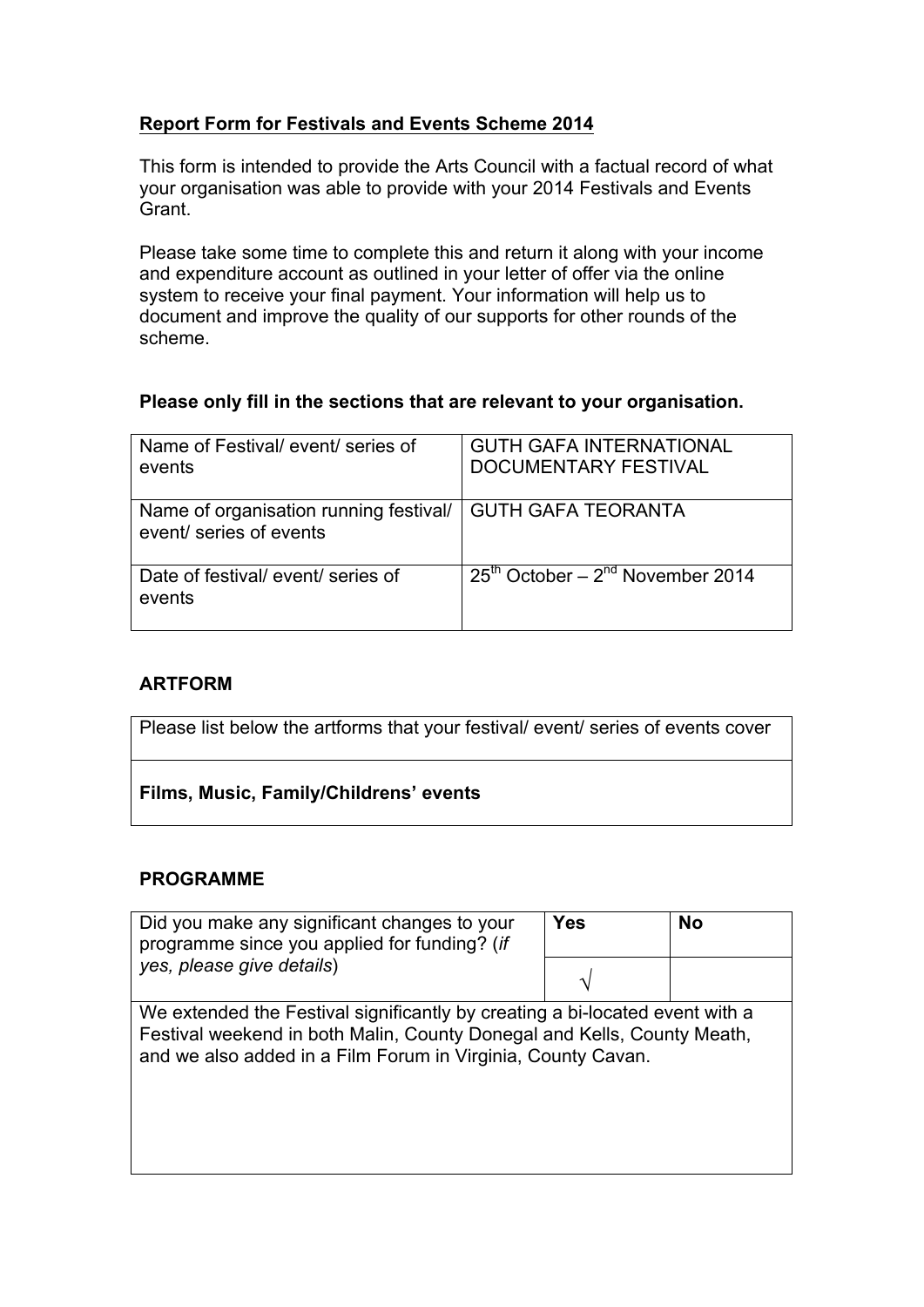# **YOUTH**

| Did you run a programme or project for<br>children or young people during your festival/                                                                                     | Yes | <b>No</b> |  |
|------------------------------------------------------------------------------------------------------------------------------------------------------------------------------|-----|-----------|--|
| event? (Please tick)                                                                                                                                                         |     |           |  |
| The festival engaged in an educational outreach programme, as well as a<br>screening for local primary school children in Malin village, Co. Donegal and<br>Kells, Co. Meath |     |           |  |

# **EDUCATION**

| If your festival was involved in educational programmes, please supply the |                                |  |  |
|----------------------------------------------------------------------------|--------------------------------|--|--|
| following details:                                                         |                                |  |  |
| How many schools were visited?                                             | Three (2 primary, 1 secondary) |  |  |
| How many children were involved/<br>attended?                              | 330                            |  |  |
| How many workshops took place?                                             | 3                              |  |  |
| How many artists were employed?                                            | 2                              |  |  |

# **OUTREACH/COMMUNITY**

| If your festival is involved in other aspects of outreach and community work,<br>please supply the following details: |           |  |  |
|-----------------------------------------------------------------------------------------------------------------------|-----------|--|--|
| How many participants were involved/<br>attended?                                                                     | 120       |  |  |
| How many workshops took place?                                                                                        |           |  |  |
| How many artists were employed?                                                                                       | 3         |  |  |
| Did the organisation undertake any<br>training in relation to these<br>participatory practices?                       | <b>No</b> |  |  |

### **STAFFING**

| How many artists did the organisation employ?                                                                            | 15 (filmmakers) |  |
|--------------------------------------------------------------------------------------------------------------------------|-----------------|--|
| How many volunteers did the organisation avail of?                                                                       | 20              |  |
| How many technicians/ crew were employed?                                                                                | 6               |  |
| Have there been any major staffing changes? (If yes,<br>please describe below)                                           | Yes             |  |
| Reduction in (paid) staff numbers this year due to our budget being cut by<br>almost all funders EXCEPT The Arts Council |                 |  |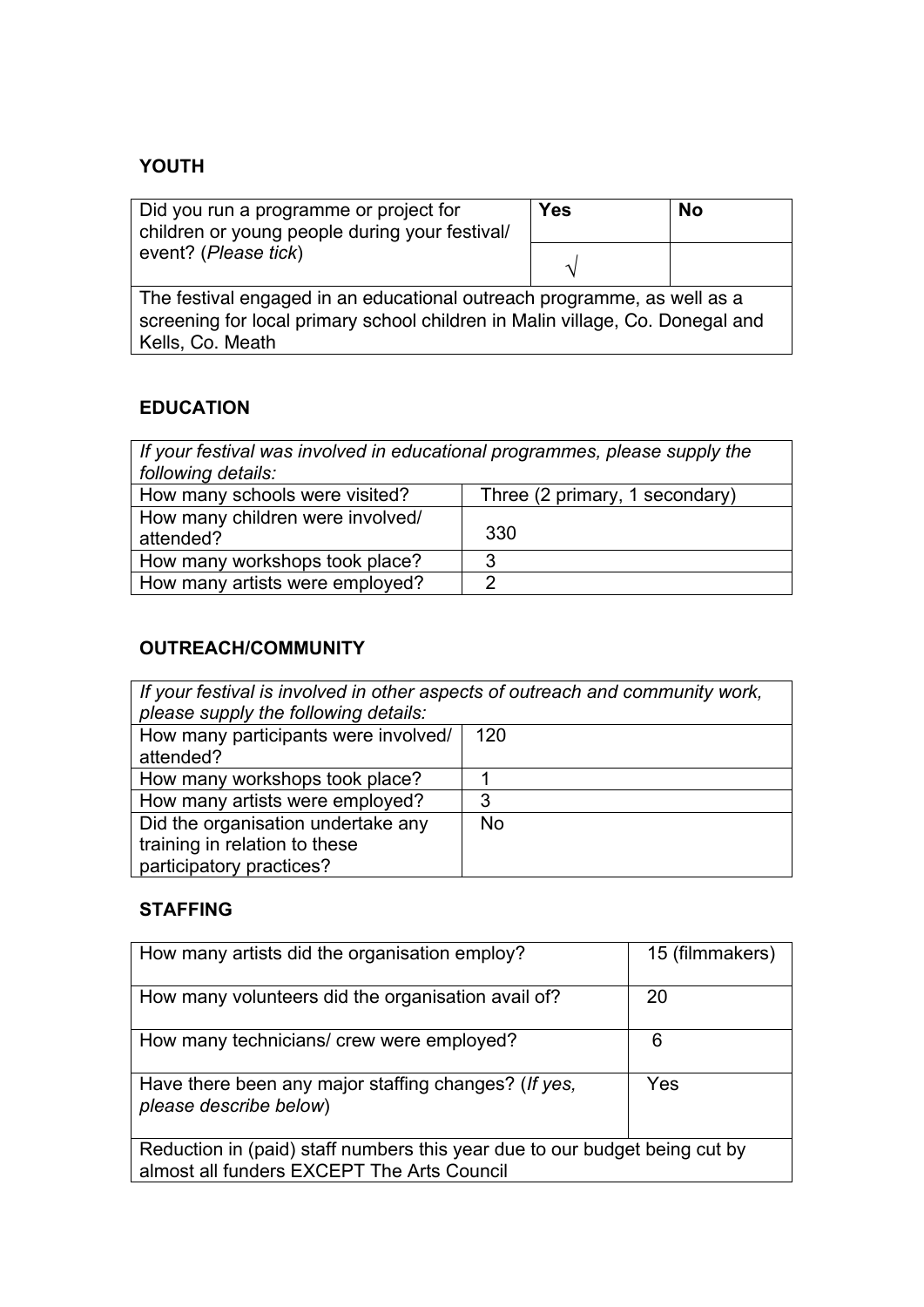# **CULTURAL DIVERSITY**

| Was cultural diversity part of<br>your festival/event (Please                     | <b>Yes</b>                                         | <b>No</b>                                                                                      |  |
|-----------------------------------------------------------------------------------|----------------------------------------------------|------------------------------------------------------------------------------------------------|--|
| Tick)                                                                             |                                                    |                                                                                                |  |
| If yes, please describe                                                           |                                                    |                                                                                                |  |
| We screened films from over 15 countries on diverse cultural subjects.            |                                                    |                                                                                                |  |
| Cultural diversity is always an important factor when programming for Guth        |                                                    |                                                                                                |  |
| Gafa. The festival strives to screen films that portray alternative perspectives, |                                                    |                                                                                                |  |
| and give insight into different subject matter.                                   |                                                    |                                                                                                |  |
|                                                                                   |                                                    |                                                                                                |  |
| What were the cultural                                                            | Filmmakers, cinematographers, editors from         |                                                                                                |  |
| backgrounds of the artists<br>involved?                                           | different countries and cultures including         |                                                                                                |  |
|                                                                                   | European countries, Egypt, USA and South<br>Africa |                                                                                                |  |
|                                                                                   |                                                    |                                                                                                |  |
|                                                                                   |                                                    |                                                                                                |  |
| What were the cultural                                                            | Our outreach extended to invite and include        |                                                                                                |  |
| backgrounds of the groups/<br>communities involved?                               | members of many different sectors – the            |                                                                                                |  |
|                                                                                   | elderly, the travelling community, refugee         |                                                                                                |  |
|                                                                                   |                                                    | groups, etc So the backgrounds include those<br>from Irish and international communities, from |  |
|                                                                                   | many different backgrounds. The local              |                                                                                                |  |
|                                                                                   | community of Inishowen, plus the visitors we       |                                                                                                |  |
|                                                                                   | have from the rest of Ireland and Europe.          |                                                                                                |  |
|                                                                                   |                                                    |                                                                                                |  |
| Describe the ways in which                                                        |                                                    | We held post-screening discussions about the                                                   |  |
| your initiative involved                                                          | issues raised in the films, after almost every     |                                                                                                |  |
| culturally diverse interaction/                                                   | screening, and we held public panel                |                                                                                                |  |
| engagement/ participation                                                         | discussions and debates about soe f the            |                                                                                                |  |
| issues in the films.                                                              |                                                    |                                                                                                |  |
| Did the work reach different                                                      | <b>Yes</b>                                         | <b>No</b>                                                                                      |  |
| national, ethnic or cultural<br>audiences                                         | V                                                  |                                                                                                |  |
| If yes, please describe.                                                          |                                                    |                                                                                                |  |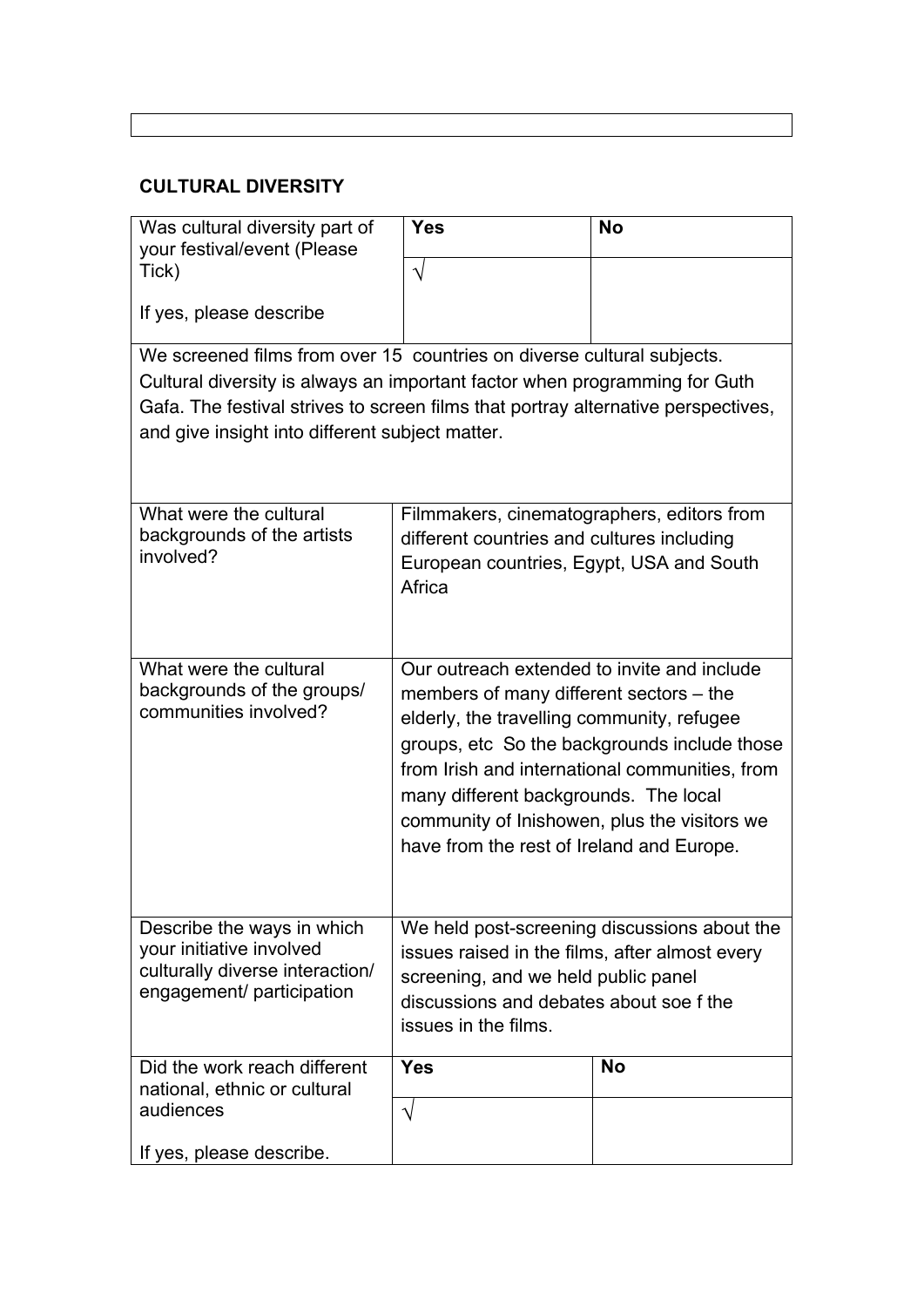As above, the films we chose reflected different cultural, national and ethnic experiences and where possible we invited people from the films to speak, and we invited audiences who might relate to the films to attend. The festival has quite a large international attendance, particularly of programmed filmmakers. This year the festival had attendees from France, Germany, USA, Switzerland, Egypt, Finland and Belgium, among others. These, in addition to the local attendees in Donegal and Kells, and those who travel from Ireland and further afield, combine to make the festival attendance very diverse. In addition to this, as outlined above, Guth Gafa works hard to encourage interaction between filmmakers, artists and the general public attending the festival.

#### **FUNDING**

| Has your festival/ event/ series of<br>events received funding from any                                                                                                                                                                                   | <b>Yes</b> |                                                                                            | <b>No</b> |
|-----------------------------------------------------------------------------------------------------------------------------------------------------------------------------------------------------------------------------------------------------------|------------|--------------------------------------------------------------------------------------------|-----------|
| other source? (If yes, please list)                                                                                                                                                                                                                       | $\gamma$   |                                                                                            |           |
| From:                                                                                                                                                                                                                                                     |            | Amount:                                                                                    |           |
| Irish Film Board<br><b>Donegal County Council</b><br><b>Meath County Council</b><br><b>Failte Ireland</b><br>Donegal Education & Training Board<br>BAI<br>Screen Training Ireland<br>TG4<br>Goethe Institute<br>Amnesty Ireland<br><b>Creative Europe</b> |            | 9,000<br>11,000<br>3,000<br>5,000<br>500<br>3,000<br>2,000<br>1,000<br>500<br>500<br>1,000 |           |
| How much funding have you previously received through this scheme?                                                                                                                                                                                        |            |                                                                                            |           |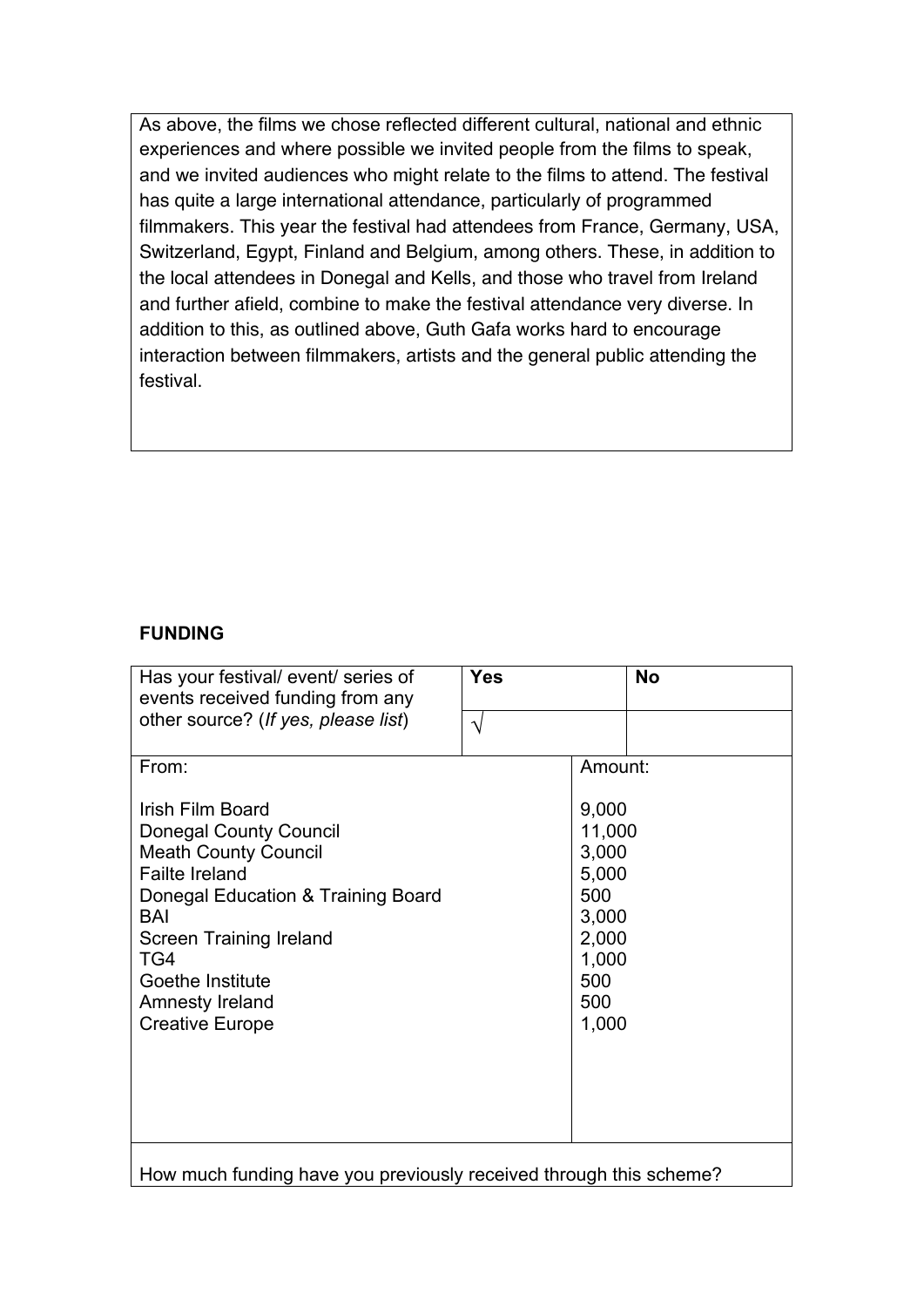| €6,500 |        |
|--------|--------|
| €6,500 |        |
| €8,500 |        |
| €8,500 |        |
|        | €6,000 |

What costs did your 2014 Arts Council grant cover? (Please list below)

All general festival-related costs, including venues, projection equipment, staffing, cost of guests' travel, accommodation, fees.

### **MARKETING**

| Has the organisation engaged with any audience<br>research or audience development work? (Please                                                                                                                                                                                                                                                                               | Yes | <b>No</b> |
|--------------------------------------------------------------------------------------------------------------------------------------------------------------------------------------------------------------------------------------------------------------------------------------------------------------------------------------------------------------------------------|-----|-----------|
| tick, and if yes give details)                                                                                                                                                                                                                                                                                                                                                 |     |           |
| This year, with two locations, we tried to ascertain<br>where our audience was coming from, and what kind<br>of ticket they had purchased (festival pass, day pass<br>or single ticket) – particularly in our new Kells<br>location. The survey was conducted at the box office<br>as people bought tickets. Results were collated into a<br>document – available if required. |     |           |

## **AUDIENCE**

Please give as much detail as possible.

| <b>Event</b>    | Venue                           | <b>Audience</b><br><b>Figures</b> | Total<br><b>Audience</b><br>Capacity | <b>Ticketed</b><br>(paid) | <b>Non</b><br><b>Ticketed</b> |
|-----------------|---------------------------------|-----------------------------------|--------------------------------------|---------------------------|-------------------------------|
| General<br>Film | Malin Hotel,<br><b>GAA Hall</b> | 2730                              | 4000                                 | 2200                      | 530 (est)                     |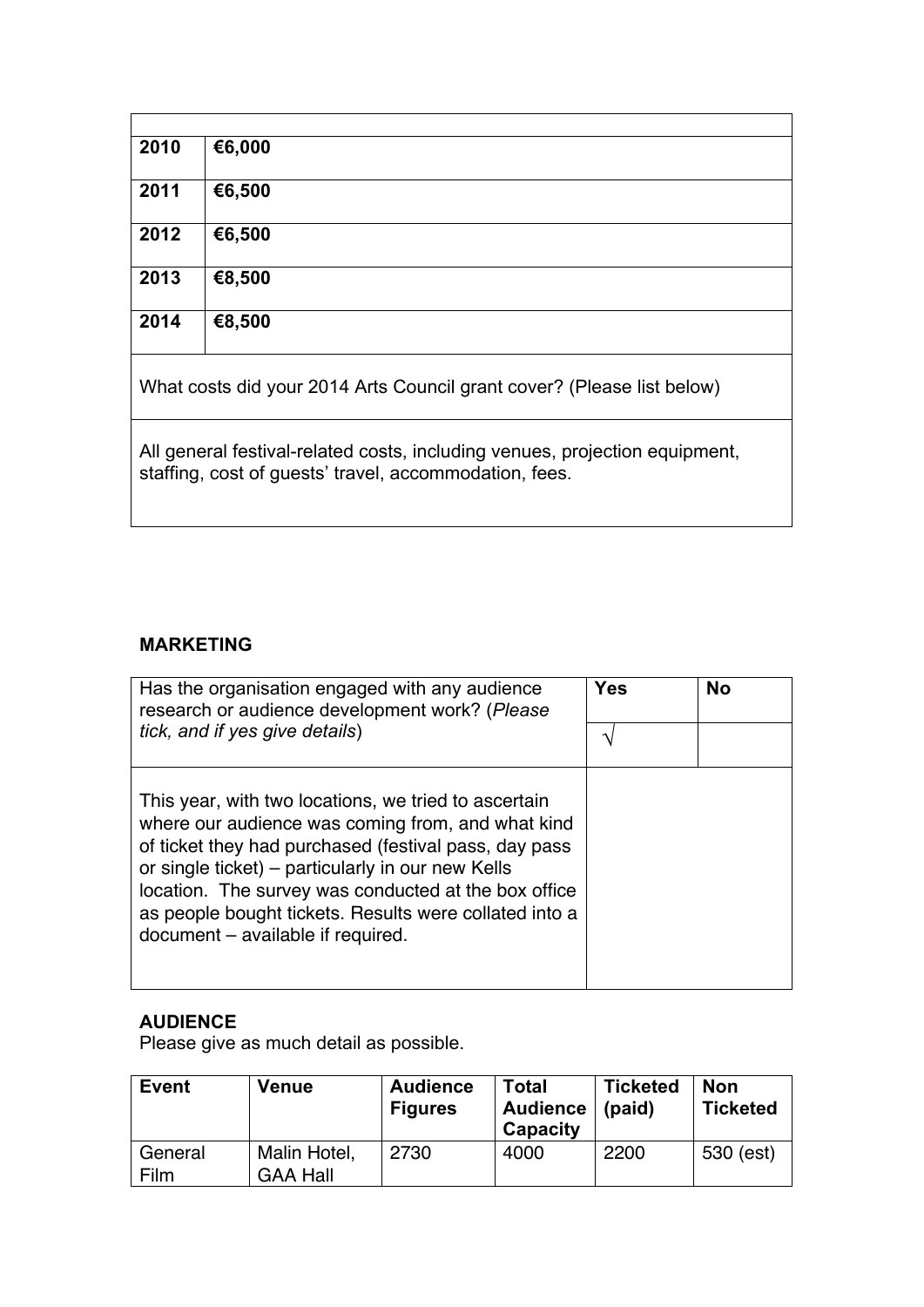| Screenings                                                                            | (Malin)<br>Old<br>Courthouse<br>(Malin)<br>Colgan Hall<br>(Carndonagh)<br>Cinemobile<br>(Kells)<br>Headfort<br>Theatre<br>(Kells)<br>Adam<br><b>Ballroom</b><br>(Kells) |                                               |                                                             |                                  |                                  |
|---------------------------------------------------------------------------------------|-------------------------------------------------------------------------------------------------------------------------------------------------------------------------|-----------------------------------------------|-------------------------------------------------------------|----------------------------------|----------------------------------|
| Festival<br><b>Music</b><br>Events (2)<br>nights in<br>Malin, 1<br>night in<br>Kells) | Malin Hotel,<br>Green Room,<br><b>Kells</b>                                                                                                                             | 400 (over<br>three<br>nights)                 | 600                                                         | Free to<br>festival<br>attendees | Free to<br>festival<br>attendees |
| School<br>Screenings                                                                  | <b>National</b><br>School, Malin<br>Moville<br>Community<br>College,<br>Moville                                                                                         | $200+$<br>(inclusive<br>of all<br>screenings) | Venues<br>were filled<br>to<br>capacity<br>with<br>students | Free                             | Free                             |
| Seminars,<br>Talks,<br>Debates                                                        | Malin & Kells                                                                                                                                                           | 150                                           | 200                                                         | Free                             | Free                             |
| Workshops                                                                             | Malin & Kells                                                                                                                                                           | 30                                            | 50                                                          | 30                               | $\overline{0}$                   |
| Educational<br>Outreach<br>Screening                                                  | <b>NUI</b><br>Maynooth                                                                                                                                                  | 130                                           | 150                                                         | Free                             | Free                             |

| Has your organisation accredited the Arts Council in line<br>with 'A guide to acknowledging Arts Council funding' on<br>all publicity material over this period? (Please tick and<br>give details of how. If you tick No please explain why<br>below) | <b>Yes</b> | <b>No</b> |
|-------------------------------------------------------------------------------------------------------------------------------------------------------------------------------------------------------------------------------------------------------|------------|-----------|
|                                                                                                                                                                                                                                                       |            |           |